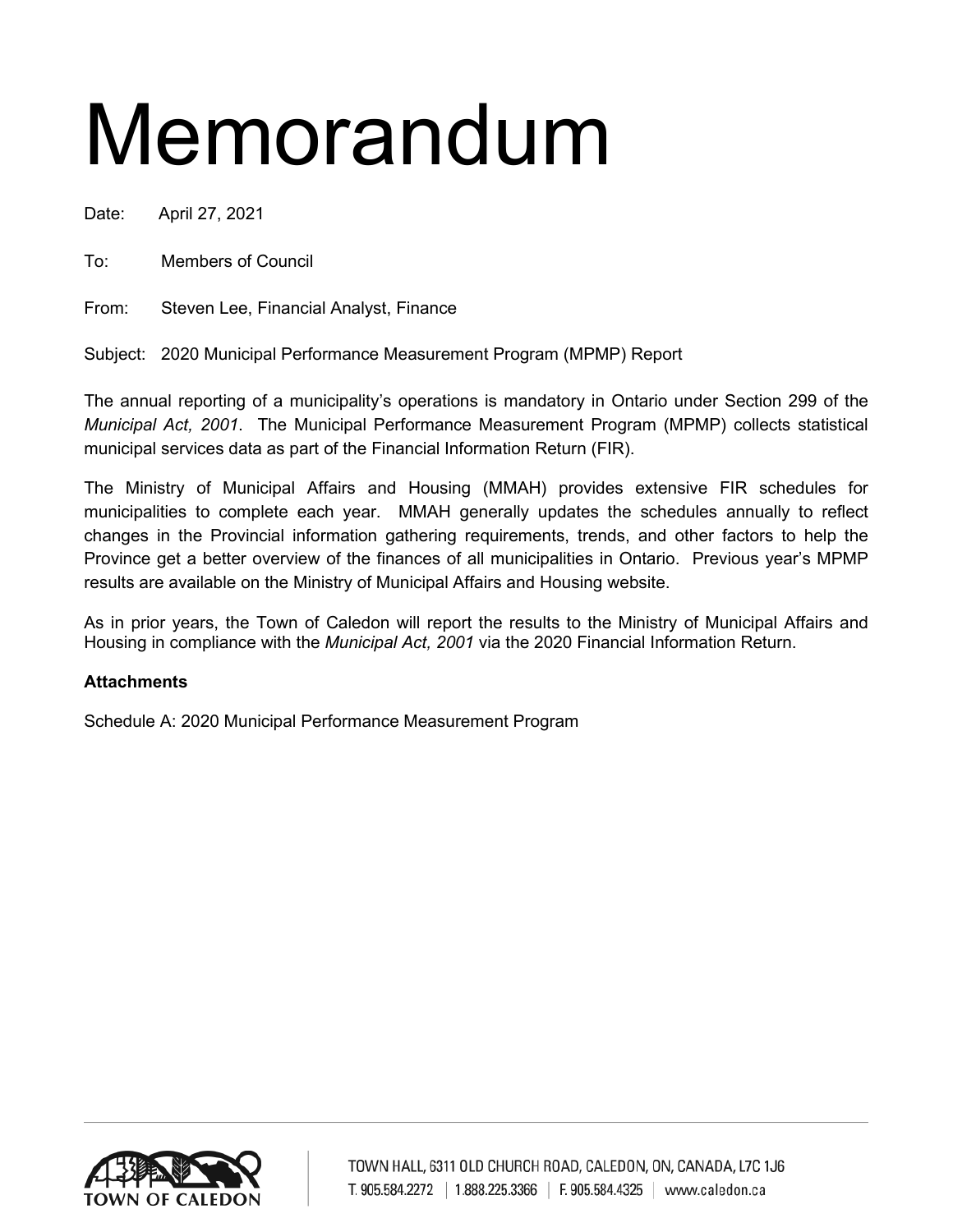

| <b>BUILDING SERVICES</b>                                                                                                                                                                                                           |                                              | 2020                                             |                                                                                    |                                                | 2019                                             |                                                                                    |
|------------------------------------------------------------------------------------------------------------------------------------------------------------------------------------------------------------------------------------|----------------------------------------------|--------------------------------------------------|------------------------------------------------------------------------------------|------------------------------------------------|--------------------------------------------------|------------------------------------------------------------------------------------|
| What method does your municipality use to determine total construction value?                                                                                                                                                      | Applicant's Declared Value                   |                                                  |                                                                                    | Applicant's Declared Value                     |                                                  |                                                                                    |
|                                                                                                                                                                                                                                    | \$                                           |                                                  |                                                                                    | \$                                             |                                                  |                                                                                    |
| Total Value of Construction Activity based on permits issued                                                                                                                                                                       | \$562,048,095                                |                                                  |                                                                                    | \$341,367,079                                  |                                                  |                                                                                    |
|                                                                                                                                                                                                                                    | Number of<br><b>Building Permits</b>         | <b>Total Value of</b><br><b>Building Permits</b> |                                                                                    | Number of<br><b>Building Permits</b>           | <b>Total Value of</b><br><b>Building Permits</b> |                                                                                    |
| <b>Residential properties</b>                                                                                                                                                                                                      | 721                                          | \$131,646,977                                    |                                                                                    | 685                                            | \$162,822,605                                    |                                                                                    |
| Multi-Residential properties                                                                                                                                                                                                       | 12                                           | \$23,477,800                                     |                                                                                    | $\overline{7}$                                 | \$475,000                                        |                                                                                    |
| All other property classes                                                                                                                                                                                                         | 204                                          | \$406,923,318                                    |                                                                                    | 176                                            | \$178,069,473                                    |                                                                                    |
|                                                                                                                                                                                                                                    | 937                                          | \$562,048,095                                    |                                                                                    | 868                                            | 341,367,079                                      |                                                                                    |
|                                                                                                                                                                                                                                    |                                              |                                                  |                                                                                    |                                                |                                                  |                                                                                    |
| Review of Complete Building Permit Applications: Median number of working days to review a<br>complete building permit application and issue a permit or not issue a permit, and provide all<br>reasons for refusal (by Category): | Median Number of<br><b>Working Days</b>      |                                                  |                                                                                    | <b>Median Number of</b><br><b>Working Days</b> |                                                  |                                                                                    |
| a) Category 1: Houses (houses not exceeding 3 storeys/600 square metres)<br>Reference: provincial standard is 10 working days                                                                                                      | 10                                           |                                                  |                                                                                    | 10                                             |                                                  |                                                                                    |
| b) Category 2: Small Buildings (small commercial/industrial not exceeding 3 storeys/600 square metres)<br>Reference: provincial standard is 15 working days                                                                        | 14                                           |                                                  |                                                                                    | 14                                             |                                                  |                                                                                    |
| c) Category 3: Large Buildings (large residential/commercial/industrial/institutional)<br>Reference: provincial standard is 20 working days                                                                                        | 18                                           |                                                  |                                                                                    | 18                                             |                                                  |                                                                                    |
| d) Category 4: Complex Buildings (post disaster buildings, including hospitals, power/water,<br>fire/police/EMS), communications<br>Reference: provincial standard is 30 working days                                              | $\mathbf 0$                                  |                                                  |                                                                                    | 0                                              |                                                  |                                                                                    |
|                                                                                                                                                                                                                                    | Number of<br>Complete<br><b>Applications</b> | Number of<br>Incomplete<br><b>Applications</b>   | <b>Total Number of</b><br><b>Complete and</b><br>Incomplete<br><b>Applications</b> | Number of<br>Complete<br><b>Applications</b>   | Number of<br>Incomplete<br><b>Applications</b>   | <b>Total Number of</b><br><b>Complete and</b><br>Incomplete<br><b>Applications</b> |
| a) Category 1: Houses (houses not exceeding 3 storeys/600 square metres)                                                                                                                                                           | 724                                          | $\mathbf 0$                                      | 724                                                                                | 796                                            | 63                                               | 859                                                                                |
| b) Category 2: Small Buildings (small commercial/industrial not exceeding 3 storeys/600 square metres)                                                                                                                             | 151                                          | $\Omega$                                         | 151                                                                                | 49                                             | $\mathbf 1$                                      | 50                                                                                 |
| c) Category 3: Large Buildings (large residential/commercial/industrial/institutional)                                                                                                                                             | 150                                          | $\mathbf 0$                                      | 150                                                                                | 92                                             | $\overline{7}$                                   | 99                                                                                 |
| d) Category 4: Complex Buildings (post disaster buildings, including hospitals, power/water,<br>fire/police/EMS), communications                                                                                                   | $\Omega$                                     | $\Omega$                                         | U                                                                                  | $\Omega$                                       | $\Omega$                                         | $\overline{0}$                                                                     |
| Subtotal                                                                                                                                                                                                                           | 1,025                                        | $\mathbf{0}$                                     | 1,025                                                                              | 937                                            | 71                                               | 1,088                                                                              |
|                                                                                                                                                                                                                                    |                                              |                                                  |                                                                                    |                                                |                                                  |                                                                                    |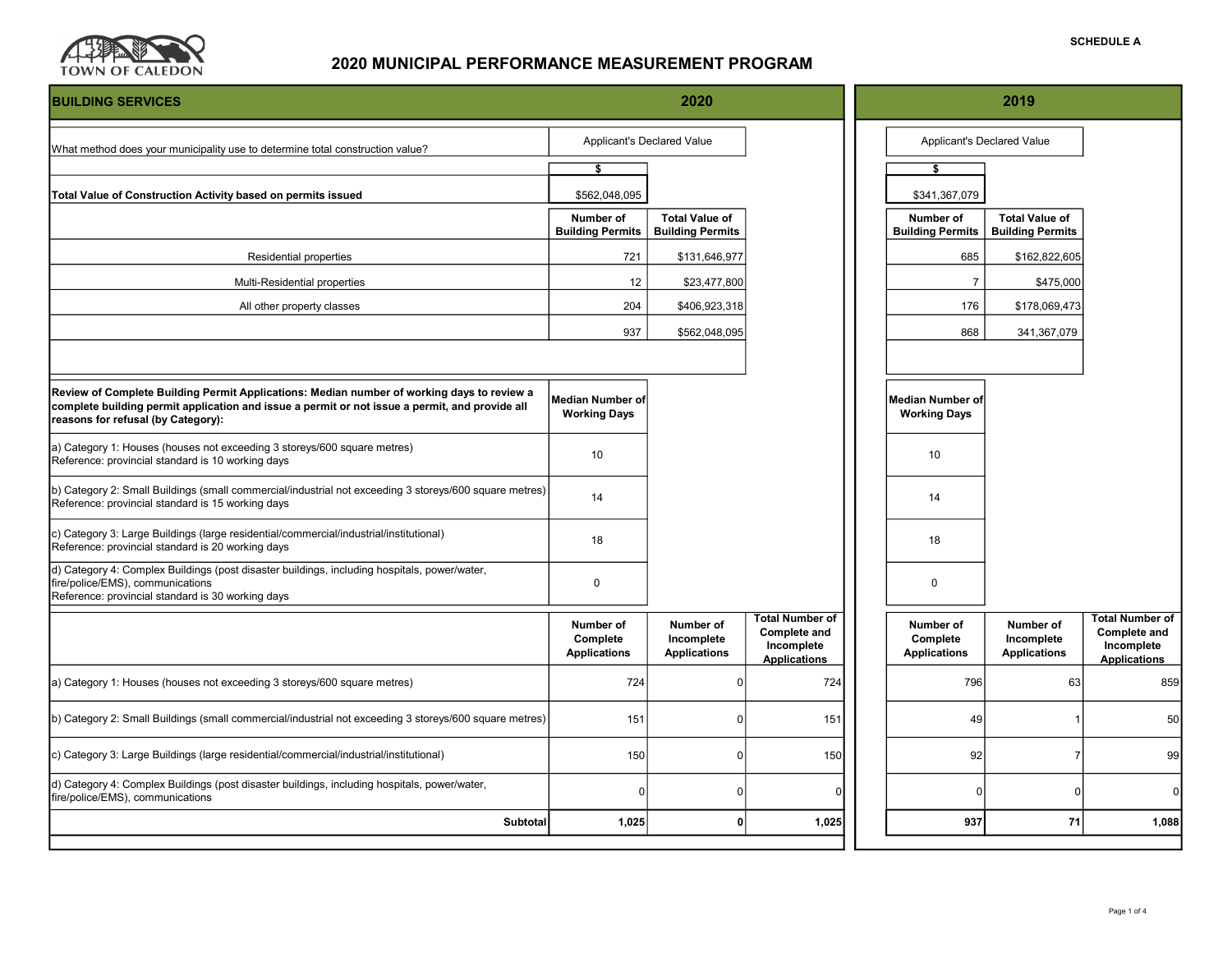

| <b>PLANNING AND DEVELOPMENT</b>                                                                    |                                                                                |                                                    | 2020                                             | 2019 |                                                                                |                                                    |                                                  |
|----------------------------------------------------------------------------------------------------|--------------------------------------------------------------------------------|----------------------------------------------------|--------------------------------------------------|------|--------------------------------------------------------------------------------|----------------------------------------------------|--------------------------------------------------|
| <b>Land Use Planning</b>                                                                           | <b>RESIDENTIAL</b><br><b>UNITS WITHIN</b><br><b>SETTLEMENT</b><br><b>AREAS</b> | <b>TOTAL</b><br><b>RESIDENTIAL</b><br><b>UNITS</b> | <b>TOTAL</b><br><b>SECONDARY</b><br><b>UNITS</b> |      | <b>RESIDENTIAL</b><br><b>UNITS WITHIN</b><br><b>SETTLEMENT</b><br><b>AREAS</b> | <b>TOTAL</b><br><b>RESIDENTIAL</b><br><b>UNITS</b> | <b>TOTAL</b><br><b>SECONDARY</b><br><b>UNITS</b> |
| Number of residential units in new detached houses (using building permit information)             | 167                                                                            | 237                                                |                                                  |      | 103                                                                            | 204                                                |                                                  |
| Number of residential units in new semi-detached houses (using building permit information)        |                                                                                |                                                    | O                                                |      |                                                                                |                                                    |                                                  |
| Number of residential units in row houses (using building permit information)                      |                                                                                |                                                    |                                                  |      | 140                                                                            | 169                                                |                                                  |
| Number of residential units in new apartments/condo apartments (using building permit information) |                                                                                |                                                    |                                                  |      |                                                                                |                                                    |                                                  |
| Subtotal                                                                                           | 169                                                                            | 239                                                |                                                  |      | 243                                                                            | 373                                                | 0                                                |
| <b>Land Designated for Agricultural Purposes</b>                                                   |                                                                                | <b>DATA</b>                                        | <b>UNITS</b>                                     |      | <b>DATA</b>                                                                    | <b>UNITS</b>                                       |                                                  |
| Hectares of land designated for agricultural purposes in the Official Plan as of December 31, 2020 |                                                                                | 36,933                                             | Hectares                                         |      | 36,930                                                                         | Hectares                                           |                                                  |
|                                                                                                    |                                                                                |                                                    |                                                  |      |                                                                                |                                                    |                                                  |

| <b>RECREATION SERVICES</b>                                                                     | 2020        |                |  | 2019        |                |        |  |
|------------------------------------------------------------------------------------------------|-------------|----------------|--|-------------|----------------|--------|--|
| <b>Trails</b>                                                                                  | <b>DATA</b> | <b>UNITS</b>   |  | <b>DATA</b> | <b>UNITS</b>   |        |  |
| Total kilometres of trails (owned by municipality and third parties)                           | 104         | KM             |  | 104         | KM             |        |  |
|                                                                                                |             |                |  |             |                |        |  |
| Indoor Recreation Facilities                                                                   | <b>DATA</b> | <b>UNITS</b>   |  | <b>DATA</b> | <b>UNITS</b>   |        |  |
| Square metres of indoor recreation facilities (municipally owned)                              | 39,002      | m <sup>2</sup> |  | 34,637      | m <sup>2</sup> | Note 1 |  |
| <b>Outdoor Recreation Facilities</b>                                                           | <b>DATA</b> | <b>UNITS</b>   |  | <b>DATA</b> | <b>UNITS</b>   |        |  |
| Square metres of outdoor recreation facility space (municipally owned)                         | 448,511     | m <sup>2</sup> |  | 448,551     | m              |        |  |
| Note 1: Includes Southfields Community Centre space (46,988 square feet = 4,365 square metres) |             |                |  |             |                |        |  |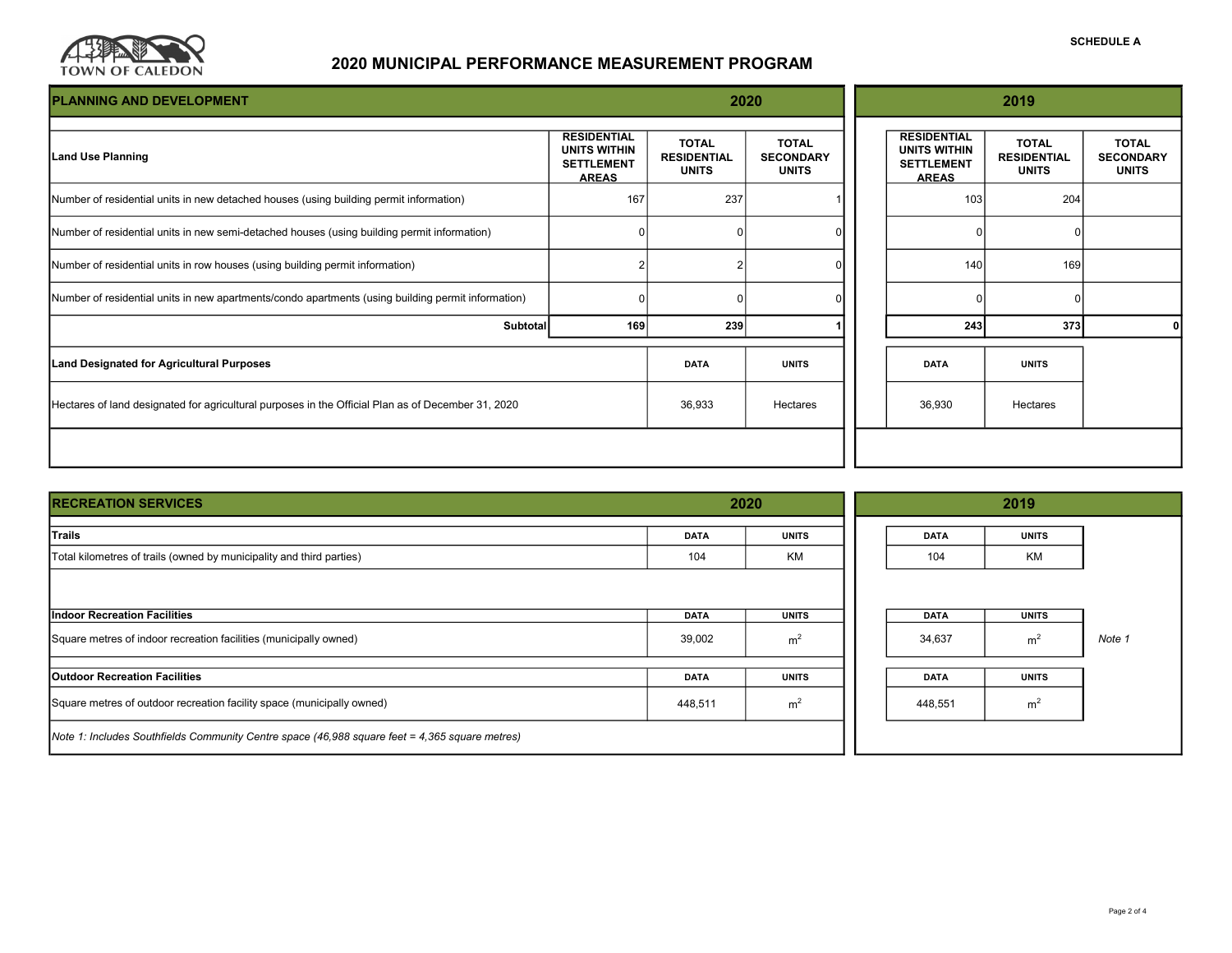

| <b>TRANSPORTATION SERVICES</b>                                                                           | 2020                                                                                                                                                          | 2019                                                                                                                                                          |  |  |
|----------------------------------------------------------------------------------------------------------|---------------------------------------------------------------------------------------------------------------------------------------------------------------|---------------------------------------------------------------------------------------------------------------------------------------------------------------|--|--|
| <b>Paved Roads</b>                                                                                       |                                                                                                                                                               |                                                                                                                                                               |  |  |
| Roads: Total Paved Lane KM                                                                               | 1,294 KM                                                                                                                                                      | 1,292 KM                                                                                                                                                      |  |  |
| Condition of Roads: Number of paved lane kilometres where the condition is rated as good to very<br>good | 336 KM                                                                                                                                                        | 560 KM                                                                                                                                                        |  |  |
| Has the entire municipal road system been rated?                                                         | Yes                                                                                                                                                           | Yes                                                                                                                                                           |  |  |
| Indicate the rating system used and the year the rating was conducted                                    | Pavement Condition Index 2020                                                                                                                                 | Pavement Condition Index 2018                                                                                                                                 |  |  |
| Unpaved Roads                                                                                            |                                                                                                                                                               |                                                                                                                                                               |  |  |
| Roads: Total Unpaved Lane KM                                                                             | 241 KM                                                                                                                                                        | 241 KM                                                                                                                                                        |  |  |
| <b>Winter Control</b>                                                                                    |                                                                                                                                                               |                                                                                                                                                               |  |  |
| Total Lane KM maintained in winter                                                                       | 1,583 KM                                                                                                                                                      | 1,580 KM                                                                                                                                                      |  |  |
| Transit                                                                                                  |                                                                                                                                                               |                                                                                                                                                               |  |  |
| Total number of regular service passenger trips on conventional transit in service area                  | 15,718                                                                                                                                                        | 33,823                                                                                                                                                        |  |  |
| Population of service area                                                                               | 33,390                                                                                                                                                        | 33,390                                                                                                                                                        |  |  |
| <b>Bridges and Culverts</b>                                                                              |                                                                                                                                                               |                                                                                                                                                               |  |  |
| Bridges and Culverts: Total Square Metres of Surface Area on Bridges and Culverts                        | 14,919 $m^2$                                                                                                                                                  | 14,919 $m2$                                                                                                                                                   |  |  |
| Have all bridges and culverts in the municipal system been rated?                                        | Yes                                                                                                                                                           | Yes                                                                                                                                                           |  |  |
| Indicate the rating system used and the year the rating was conducted                                    | MTO Bridge Condition Index - 2019<br>Number of<br>structures where<br>the condition of<br>primary<br>components is<br><b>Total Number</b><br>rated as good to | MTO Bridge Condition Index - 2019<br>Number of<br>structures where<br>the condition of<br>primary<br>components is<br><b>Total Number</b><br>rated as good to |  |  |
| <b>Subtotal</b>                                                                                          | very good,<br>requiring only<br>repair<br><b>Bridges</b><br>81<br>75<br><b>Culverts</b><br>26<br>61<br>101<br>$\overline{142}$                                | very good,<br>requiring only<br>repair<br>75<br>81<br>24<br>59<br>99<br>140                                                                                   |  |  |
|                                                                                                          |                                                                                                                                                               |                                                                                                                                                               |  |  |